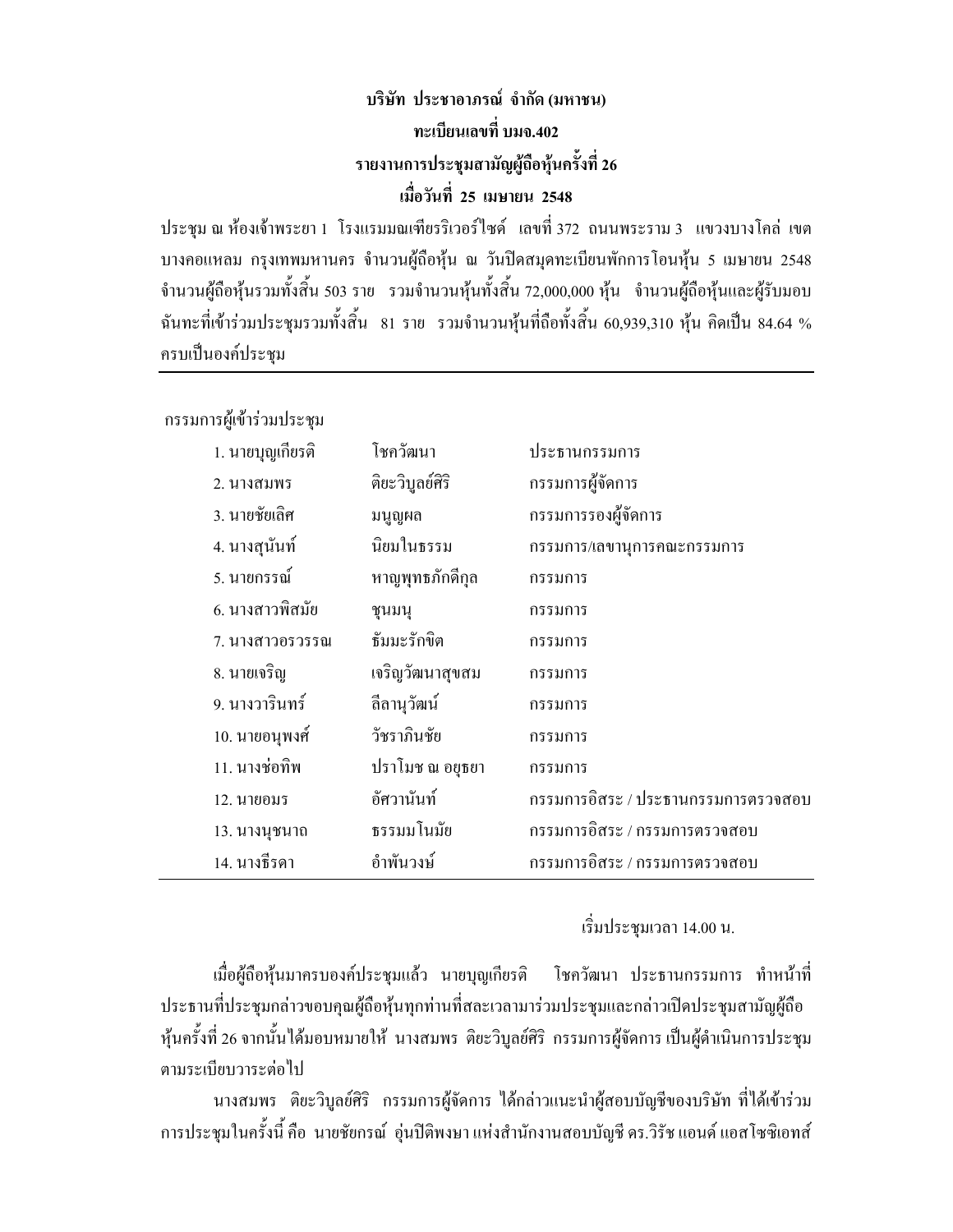ิจากนั้นได้แจ้งให้ที่ประชุมได้ทราบถึงวิธีการลงมติต่าง ๆ ในการประชุมนี้ ให้ถือตามข้อบังคับ ี ของบริษัทข้อ 44 คือ ให้นับ 1 หุ้นเป็น 1 เสียง การลงคะแนนให้กระทำโดยเปิดเผยในทุกวาระ ซึ่งผู้ถือหุ้น สามารถลงคะแนนเสียง เห็นด้วย ไม่เห็นด้วย หรืองดออกเสียง ในแต่ละวาระ

้วิธีการนับคะแนน จะนับเฉพาะกรณีที่ผู้ถือหุ้นลงคะแนนเสียงไม่เห็นด้วย และงดออกเสียงเท่านั้น ิจากนั้นจะนำมาหักออกจากจำนวนเสียงทั้งหมดที่เข้าร่วมประชุม โดยส่วนที่เหลือจะถือเป็นคะแนนเสียงที่ เห็บด้วยใบวาระบั้น ๆ

ขอใช้สิทธิลงคะแนนเสียงเห็นชอบตามข้อเสนอของ และกรรมการบริษัทในฐานะผู้ถือหุ้น ้ คณะกรรมการทุกวาระ ในกรณีผู้ถือหุ้นมอบฉันทะให้กรรมการ ให้เป็นไปตามที่ผู้ถือหุ้นระบุในหนังสือ มอบ

ฉับทะ

## ้วาระที่ 1 <u>พิจารณารับรองรายงานการประชุมสามัญผู้ถือหุ้น ครั้งที่ 25</u>

ึกรรมการผู้จัดการ ได้แจ้งต่อที่ประชุมว่า บริษัทฯ ได้จัดส่งสำเนารายงานการประชุมผู้ถือ ี่หุ้น ครั้งที่ 25 เมื่อวันที่ 26 เมษายน 2547 ให้แก่ท่านผู้ถือหุ้น พร้อมหนังสือบอกกล่าวนัดประชุมแล้ว ึคณะกรรมการมีความเห็นว่า รายงานการประชุมดังกล่าว ได้บันทึกข้อเท็จจริง ครบถ้วน ถูกต้องตรงตาม วาระและมติแล้ว จึงขอให้ที่ประชุมพิจารณารับรอง

> ที่ประชุมพิจารณาแล้ว มีมติเป็นเอกฉันท์รับรองรายงานการประชุมดังกล่าว ด้วยคะแนนเสียง - ไม่เห็นด้วย - ไม่มี-- งดออกเสียง - ไม่มี-

- เห็นชอบด้วย 81 ราย 60,939,310 หุ้น

## ้วาระที่ 2 รับทราบรายงานของคณะกรรมการ

ึกรรมการผู้จัดการ ใด้กล่าวต่อที่ประชุมว่า รายงานของคณะกรรมการและผลการ ้คำเนินงานในรอบปี 2547 บริษัทได้จัดพิมพ์รายละเอียดลงในรายงานประจำปี โดยจัดทำขึ้นตาม ข้อกำหนดของ กลต. และตลาดหลักทรัพย์แห่งประเทศไทย ตามที่ได้จัดส่งให้ท่านผู้ถือหุ้นพร้อมหนังสือ ี บอกกล่าวนัดประชุมไว้ล่วงหน้าแล้ว ท่านผู้ถือหุ้นมีข้อซักถามหรือไม่ เมื่อไม่มีผู้ใดซักถาม <sub>ี</sub><br>ขอให้ที่ ประชุมรับทราบ

และขอผ่านไปยังวาระการประชุมต่อไป

## ้วาระที่ 3 <u>พิจารณาอนุมัติงบดุลและบัญชีกำไรขาดทุน ณ วันที่ 31 ธันวาคม 2547</u>

ึกรรมการผู้จัดการ ได้กล่าวต่อที่ประชุมว่า บริษัทฯ ได้จัดพิมพ์รายละเอียดของงบดุล และ บัญชีกำไรขาดทน ณ วันที่ 31 ธันวาคม 2547 ซึ่งได้ผ่านการตรวจสอบและรับรองจากผ้สอบบัญชี และได้ ผ่านการพิจารณาจากคณะกรรมการตรวจสอบแล้ว ลงพิมพ์ไว้ในรายงานประจำปี 2547 ซึ่งได้จัดส่งให้ เมื่อไม่มีข้อซักถาม ท่านผู้ถือหุ้นพิจารณาล่วงหน้าพร้อมหนังสือบอกกล่าวนัดประชุมแล้ว จึงขอให้ที่ ประชุมพิจารณาอนุมัติ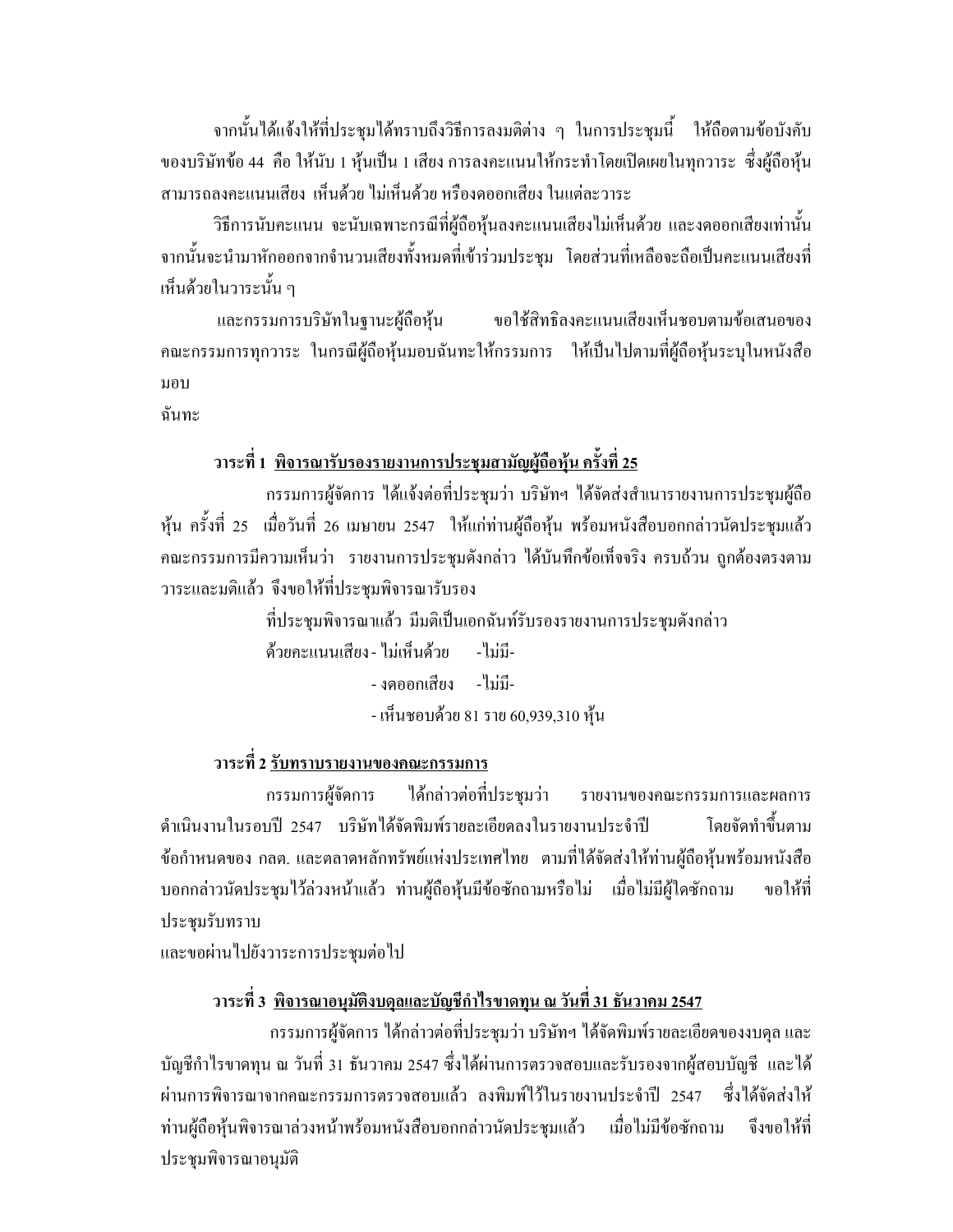ที่ประชมใด้พิจารณาแล้ว มีมติเป็นเอกฉันท์รับรองงบคล และบัญชีกำไรขาดทน ประจำปี 2547 สิ้นสุดวันที่ 31 ธันวาคม 2547 ้ด้วยคะแนนเสียง - ไม่เห็นด้วย -ไม่มี-

- งดออกเสียง - ไม่มี-- เห็นชอบด้วย 81 ราย 60,939,310 หุ้น

### <u>วาระที่ 4 พิจารณาอนุมัติการจัดสรรกำไร</u>

|                                       | ี กรรมการผู้จัดการ เสนอต่อที่ประชุมว่า งบกำไรขาดทุนของบริษัทฯในปี 2547 มีดังนี้ |
|---------------------------------------|---------------------------------------------------------------------------------|
| กำไรสุทธิ                             | 105,924,832.08 บาท                                                              |
| กำไรสะสมยังไม่จัดสรรยกมา              | 129,189,435.59 บาท                                                              |
| รวมเป็นกำไรที่จะนำมาจัดสรรทั้งสิ้น    | 235,114,267.67 บาท                                                              |
| ึ คณะกรรมการฯ ขอเสนอจัดสรรกำไร ดังนี้ |                                                                                 |

#### <u>- พิจารณาการจัดสรรทุนสำรองตามกฎหมาย</u>

ิกรรมการผู้จัดการ ได้เรียนชี้แจงต่อที่ประชุมว่า ตามข้อบังคับของบริษัท**ข้อ 59 "บริษัทต้อง** จัดสรรเงินกำไรสุทธิประจำปีใว้เป็นทุนสำรองอย่างน้อยหนึ่งในยี่สิบ(1/20) ของกำไรสุทธิประจำปี หักด้วย ยอดขาดทุนสะสมยกมา จนกว่าทุนสำรองนั้นจะมีจำนวนถึงร้อยละสิบ (1/10) ของจำนวนทุนจดทะเบียน ของบริษัท" เนื่องจากบริษัทใค้สำรองไว้ครบถ้วนตามข้อบังคับของบริษัทแล้ว จึงขออนุมัติงคจัคสรรเงิน สำรองตามกฎหมาย

ที่ประชุมได้พิจารณาแล้ว มีมติเป็นเอกฉันท์อนุมัติงคจัดสรรเงินสำรองตามกฎหมายตามที่เสนอ

- ไบ่เห็บด้าย ด้วยคะแบบเสียง -ไบ่บี-- งดกกกเสียง - ไม่มี-- เห็นชอบด้วย 81 ราย 60,939,310 หุ้น

#### - พิจารณาจัดสรรเงินปันผล

ิตามมติที่ประชุมคณะกรรมการบริษัท ครั้งที่ 1/2548 เมื่อวันที่ 22 กุมภาพันธ์ 2548 ได้มีมติให้ ี นำเสนอที่ประชุมผู้ถือหุ้น ให้จัดสรรกำไรจากผลการดำเนินงานประจำปี 2547 โดยการจ่ายเงินปันผล ี หุ้นละ 0.70 บาท เนื่องจากบริษัทได้มีการจ่ายเงินปันผลระหว่างกาลไปแล้วในอัตราหุ้นละ 0.60 บาท จาก ้กิจการที่ได้รับการส่งเสริมการลงทุน BOI รวมเป็นเงิน 43,200,000.- บาท (สี่สิบสามล้านสองแสนบาท ถ้วน) เมื่อวันที่ 14 ธันวาคม 2547 และส่วนที่เหลือในอัตราหุ้นละ 0.10 บาท เป็นกำไรสุทธิจากกิจการที่ ไม่ได้รับการยกเว้นภาษีเงินได้นิติบุคคล รวมเป็นเงิน 7,200,000.- บาท (เจ็คล้านสองแสนบาทถ้วน) โดย ้กำหนดจ่ายในวันที่ 20 พฤษภาคม 2548 ขอให้ที่ประชุมพิจารณาอนุมัติ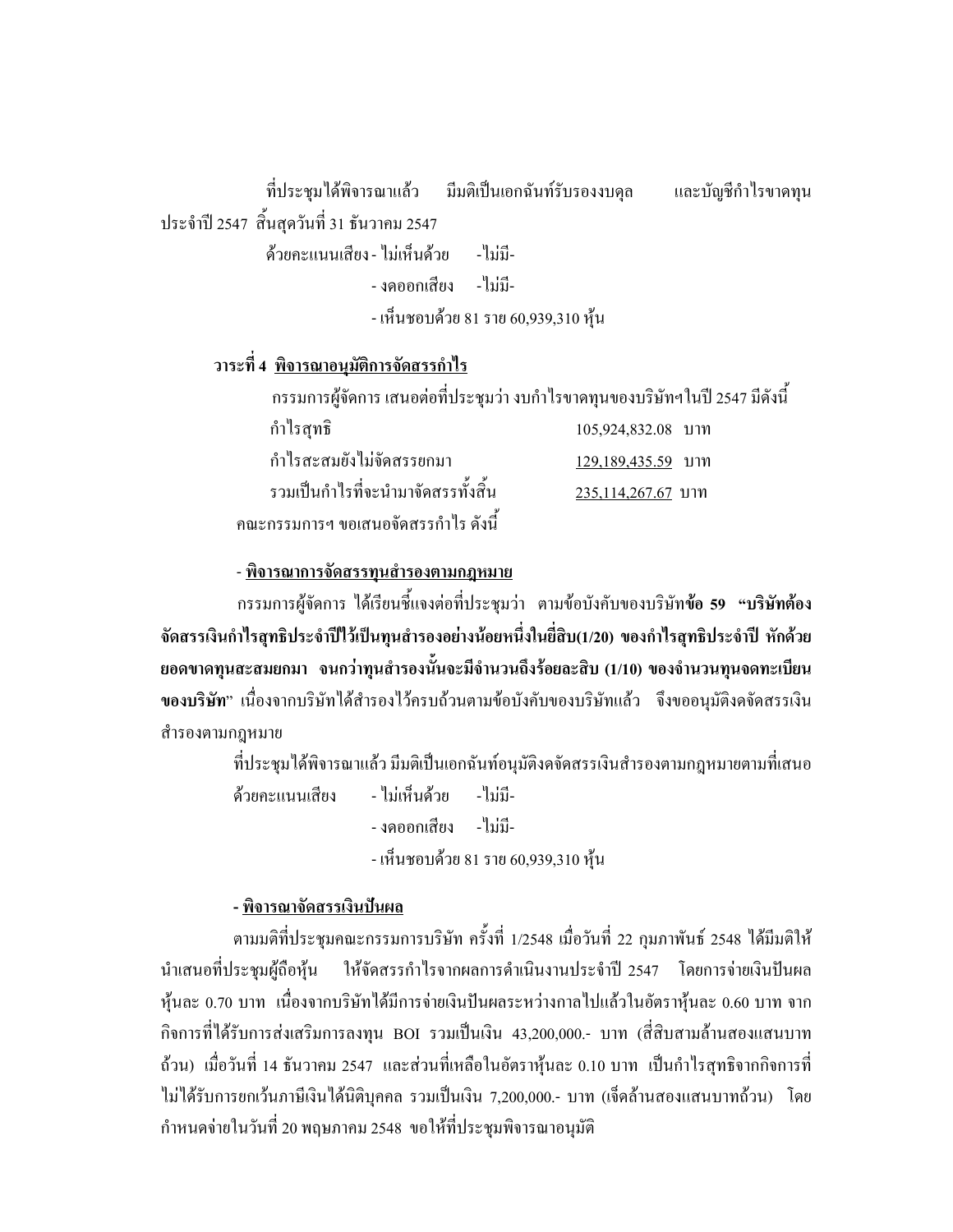ที่ประชุมได้พิจารณาแล้ว มีมติเป็นเอกฉันท์อนุมัติจ่ายเงินปันผลส่วนที่เหลือในอัตราหุ้นละ 0.10 บาท เป็นจำนวนเงิน 7,200,000.- บาท โดยเป็นกำไรสุทธิจากกิจการที่ไม่ได้รับการยกเว้นภาษีเงินได้ นิติบุคคล และกำหนดจ่ายในวันที่ 20 พฤษภาคม 2548 ดังนั้นบริษัทฯ มีกำไรสะสมยังไม่ได้จัดสรร ้คงเหลือยกไปเป็นจำนวน 227,914,267.67 บาท

> ้ด้วยคะแนนเสียง - ไม่เห็นด้วย - ไม่มี-- งดออกเสียง - ไม่กี-- เห็นชอบด้วย 81 ราย 60,939,310 หุ้น

ิ วาระที่ 5 พิจารณาเลือกตั้งกรรมการใหม่แทนกรรมการที่ต้องออกตามวาระ

และกำหนดค่าตอบแทนกรรมการ

5.1 พิจารณาเลือกตั้งกรรมการใหม่แทนกรรมการที่ต้องออกตามวาระ

กรรมการผู้จัดการ ใด้กล่าวต่อที่ประชุมว่า ตามข้อบังคับของบริษัท **ข้อ 22 " ในการ** ประชุมสามัญประจำปีทุกครั้งให้กรรมการออกจากตำแหน่งเป็นจำนวน 1 ใน 3 เป็นอัตรา ถ้าจำนวน ี กรรมการที่จะแบ่งออกให้ตรงเป็น 3 ส่วนไม่ได้ ก็ให้ออกโดยจำนวนใกล้ที่สุดกับส่วน 1 ใน 3 กรรมการที่ จะต้องออกจากตำแหน่งในปีแรกและปีที่สองภายหลังจดทะเบียนบริษัทนั้น ให้จับฉลากกันว่าผู้ใดจะออก ส่วนในปีหลัง ๆ ต่อไปให้กรรมการคนที่อยู่ในตำแหน่งนานที่สุดนั้นเป็นผู้ออกจากตำแหน่ง กรรมการซึ่งพ้น จากตำแหน่งแล้วอาจได้รับเลือกตั้งใหม่ได้"

้กรรมการบริษัทที่ได้จดทะเบียนไว้กับกระทรวงพาณิชย์ในปัจจุบันมีจำนวน ท่าน  $14$ ี กรรมการที่อยู่ในตำแหน่งนานที่สุด ที่จะต้องออกตามวาระมี 5 ท่าน ดังนี้

| 1. นางสุนันท์ | นิยมในธรรม      |
|---------------|-----------------|
| 2. นายอนุพงศ์ | วัชราภินชัย     |
| 3. นางช่อทิพ  | ปราโมช ณ อยุธยา |
| 4. นายอมร     | อัศวานันท์      |
| 5. นางธีรดา   | อำพันวงษ์       |

ึ คณะกรรมการสรรหา ใด้เสนอต่อคณะกรรมการบริษัทว่ากรรมการทั้ง 5 ท่าน เป็นผู้มี ้ความรู้ ความสามารถ ประสบการณ์และใด้ทำคุณประโยชน์ให้แก่บริษัทมาโดยตลอด คณะกรรมการบริษัท

จึงขอเสนอให้กรรมการที่พ้นจากตำแหน่งตามวาระกลับเข้าดำรงตำแหน่งกรรมการบริษัท อีกวาระหนึ่ง ือนึ่ง ตามพระราชบัญญัติบริษัทมหาชนจำกัด พ.ศ. 2535 มาตรา 86 และข้อบังคับของ ้บริษัทหมวดที่ 3 ข้อ 31 ระบุว่า "ห้ามมิให้กรรมการประกอบกิจการอันมีสภาพอย่างเดียวกัน หรือเข้าเป็น หุ้นส่วนในห้างหุ้นส่วนสามัญหรือเป็นหุ้นส่วนไม่จำกัดความรับผิดในห้างหุ้นส่วนจำกัด หรือเป็นกรรมการ ของบริษัทเอกชน หรือบริษัทอื่นที่ประกอบกิจการอันมีสภาพอย่างเดียวกัน และเป็นการแข่งขันกับกิจการ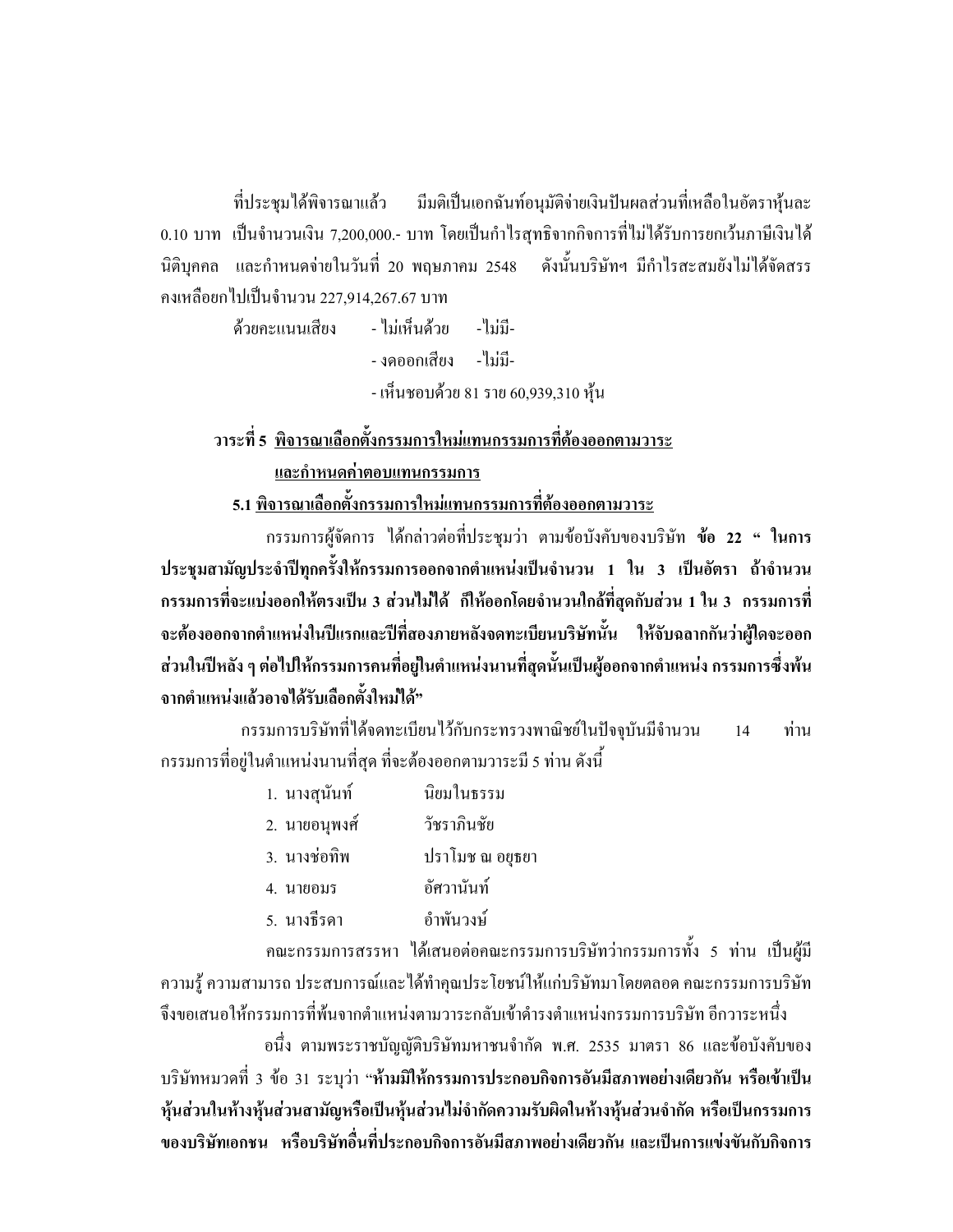ของบริษัท ไม่ว่าจะทำเพื่อประโยชน์ตน หรือประโยชน์ผู้อื่น เว้นแต่จะได้แจ้งให้ที่ประชุมผู้ถือหุ้นทราบ ก่อนที่จะมีมติแต่งตั้ง"

้ดังนั้น ก่อนที่ที่ประชมจะลงมติเลือกตั้ง ขอแจ้งให้ที่ประชมรับทราบว่า มีกรรมการบางท่านที่ เสนอแต่งตั้งในคราวประชุมนี้เป็นกรรมการในบริษัทอื่น ซึ่งประกอบกิจการอันมีสภาพอย่างเดียวกัน และ ้เป็นการแข่งขันกับกิจการของบริษัท ดังรายนามต่อไปนี้

- 1. นางสุนันท์ นิยมในธรรม
- 2. นายอนุพงศ์ วัชราภินชัย

้ดำรงตำแหน่งเป็นกรรมการในบริษัทอื่นที่ประกอบกิจการอันมีสภาพอย่างเดียวกันกับริษัทดังต่อไปนี้

1 - บริษัท ไทยสปอร์ตการ์เบบต์ จำกัด

2. บริษัท แชมป์เอช จำกัด

3. บริษัท แชมป์กบินทร์ จำกัด

ขอให้ที่ประชุมพิจารณาอนุมัติ

ที่ประชุมได้พิจารณาแล้ว มีมติเป็นเอกฉันท์เลือกตั้งกรรมการทั้ง 5 ท่านเข้าดำรงตำแหน่ง กรรมการบริษัทอีกวาระหนึ่ง

> - ไบ่เห็บด้วย - ไบ่บี-ด้ายคะแบบเสียง - งดออกเสียง - ไม่มี-

- เห็นชอบด้วย 81 ราย 60,939,310 ห้น

ึกรรมการผู้จัดการ จึงได้แจ้งต่อที่ประชุมว่า ดังนั้น กรรมการของบริษัทฯ ปี 2548 มีจำนวน 14 ท่าน ดังรายนามต่อไปนี้

| 1. นายบุญเกียรติ | โชควัฒนา        | 2. นางสมพร      | ดิยะวิบูลย์ศิริ |
|------------------|-----------------|-----------------|-----------------|
| 3. นายชัยเลิศ    | มนูญผล          | 4. นางวารินทร์  | ลีลานุวัฒน์     |
| 5. นายกรรณ์      | หาญพุทธภักดีกล  | 6. นางสุนันท์   | นิยมในธรรม      |
| 7. นางพิสมัย     | ชุนมนุ          | 8. นางสาวอรวรรณ | ธัมมะรักขิต     |
| 9. นายเจริญ      | เจริญวัฒนาสุขสม | 10. นายอนุพงศ์  | วัชราภินชัย     |
| 11. นางช่อทิพ    | ปราโมช ณ อยุธยา | 12. นายอมร      | อัศวานันท์      |
| 13. นางนุชนาถ    | ธรรมมโนมัย      | 14. นางธีรดา    | อำพันวงษ์       |
|                  |                 |                 |                 |

โดยมี นายอมร อัศวานันท์ นางนุชนาถ ธรรมมโนมัย และ นางธีรดา อำพันวงษ์ เป็น กรรมการดิสระ / กรรมการตรวจสอบของบริษัท

#### 5.2 พิจารณากำหนดค่าตอบแทนแก่คณะกรรมการ

กรรมการผู้จัดการได้แจ้งต่อที่ประชุมว่า ตามพระราชบัญญัติ บริษัทมหาชนจำกัด พ.ศ.2535 มาตรา 90 "ห้ามมิให้บริษัทจ่ายเงินหรือทรัพย์สินอื่นใดให้แก่กรรมการ เว้นแต่ จ่ายเป็นค่าตอบแทนตาม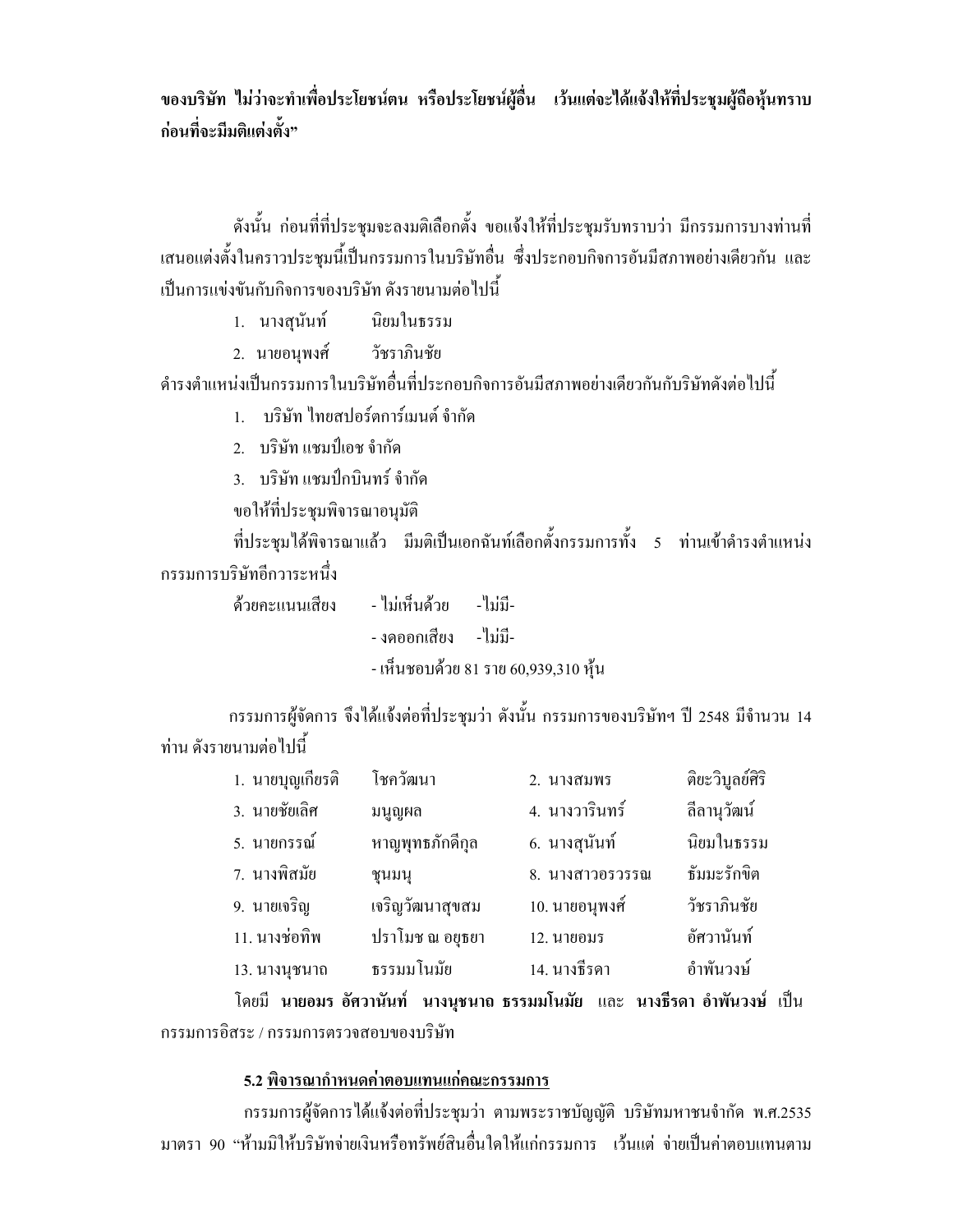ข้อบังคับของบริษัท" และข้อบังคับของบริษัท ข้อ 33 "ห้ามมิให้บริ<mark>ษัทจ่ายเงินหรือทรัพย์สินอื่นใดให้แก่</mark> ิ กรรมการ เว้นแต่จ่ายเป็นค่าตอบแทนตามสิทธิ์ และผลประโยชน์ตอบแทนในลักษณะอื่นโดยปกติวิสัย ใน

ฐานะที่เป็นกรรมการของบริษัท ทั้งนี้ไม่รวมถึงค่าตอบแทนหรือสวัสดิการที่กรรมการได้รับในฐานะ พนักงานหรือลูกจ้างของบริษัท"

ขอให้ที่ประชุมพิจารณาอนุมัติ ให้บริษัทฯ จ่ายค่าตอบแทนแก่ คณะกรรมการ ึคณะกรรมการได้ ในวงเงินรวมไม่เกินปีละ 10 ล้านบาท โดยขออำนาจให้คณะกรรมการนำไปจัดสรรเอง ้วงเงินนี้ให้มีผลตั้งแต่วันที่ที่ประชุมอนุมัติ จนกว่าจะมีการเปลี่ยนแปลงต่อไป ขอให้ที่ประชุมพิจารณา อนมัติ

ที่ประชุมพิจารณาแล้ว มีมติเป็นเอกฉันท์อนุมัติให้กำหนดค่าตอบแทนแก่คณะกรรมการ ตาบางเงิบที่เสบค

#### ิ วาระที่ 6 <u>พิจารณาแต่งตั้งผู้สอบบัญชี และกำหนดจำนวนเงินค่าสอบบัญช</u>ี

ี กรรมการผู้จัดการ ได้เรียนต่อที่ประชุมว่า ตามข้อบังคับของบริษัท **ข้อ51 "ผู้สอบบัญชีนั้น** ให้ที่ประชุมสามัญผู้ถือหุ้นเลือกตั้งทุกปี ผู้สอบบัญชีซึ่งออกไปนั้นอาจถูกเลือกกลับเข้ามารับตำแหน่งอีกก็ ได้" และข้อ 52 "ผู้สอบบัญชีควรได้รับสินจ้างเท่าใด ให้ที่ประชุมผู้ถือหุ้นกำหนด"

ในปี 2547 ท่านผู้ถือหุ้นใด้มีมติแต่งตั้ง นายวิรัช อภิเมธีธำรง ผู้สอบบัญชีรับอนุญาต เลขที่ 1378 และ/หรือ นายชัยกรณ์ อุ่นปีติพงษา ผู้สอบบัญชีรับอนุญาต เลขที่ 3196 สำนักงาน คร.วิรัช แอนด์ แอสโซซิเอทส์ เป็นผู้สอบบัญชีของบริษัท

ี สำหรับปี 2548 คณะกรรมการบริษัทขอเสนอที่ประชุมผู้ถือหุ้นเพื่อพิจารณาแต่งตั้งผู้สอบ บัญชีรายเดิมกลับเข้าเป็นผู้สอบบัญชีประจำปี 2548 ของบริษัทอีกวาระหนึ่งตามที่คณะกรรมการตรวจสอบ เสนอ เนื่องจากมีคุณสมบัติครบถ้วนตามข้อบังคับของบริษัท โดยเสนอให้กำหนดค่าสอบบัญชีประจำปี 2548 ดังบี้

| - ค่าสอบทานงบไตรมาส 1 ณ 31 มีนาคม 2548              | $80,000 - 11$ าท |
|-----------------------------------------------------|------------------|
| - ค่าสอบทานงบไตรมาส 2 ณ 30 มิถุนายน 2548            | 80,000 .- บาท    |
| - ค่าสอบทานงบไตรมาส 3 ณ 30 กันยายน 2548             | 80,000 .- บาท    |
| - ค่าตรวจสอบงบประจำปี สิ้นสุดวันที่ 31 ธันวาคม 2548 | 280,000 .- บาท   |
| รวมเป็นจำนวนเงินทั้งสิ้น                            | 520,000 .- บาท   |

จึงขอเสนอให้ที่ประชุมพิจารณาอนุมัติ

ที่ประชุมใด้พิจารณาแล้ว มีมติเป็นเอกฉันท์อนุมัติแต่งตั้งผู้สอบบัญชีและกำหนดค่าสอบ บัญชีตามที่คณะกรรมการเสนอ

> ด้วยคะแนนเสียง - ไม่เห็นด้วย - ไม่มี-- งดออกเสียง - ไม่มี-- เห็นชอบด้วย 81 ราย 60,939,310 หุ้น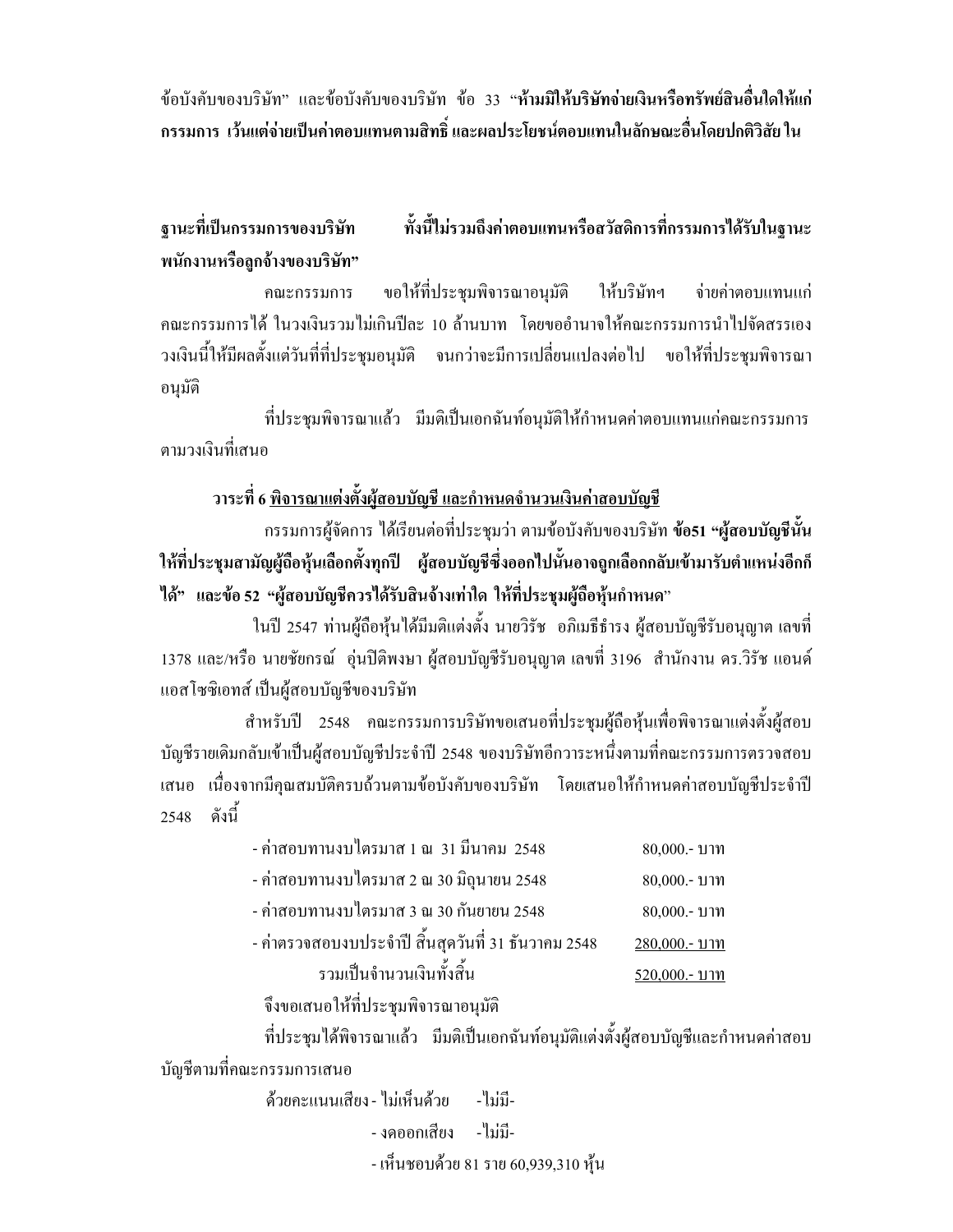## ้วาระที่ 7 <u>พิจารณาอนุมัติแก้ไขเพิ่มเติมข้อบังคับของบริษัท</u>

ี กรรมการผู้จัดการ ได้เรียนว่า ตามที่ได้มีประกาศคณะกรรมการตลาดหลักทรัพย์แห่ง ประเทศไทย เรื่อง การเปิดเผยข้อมูลและการปฏิบัติการของบริษัทจดทะเบียนในรายการที่เกี่ยวโยงกัน ิฉบับที่ 2 พ.ศ.2547 ฉบับที่ 3 พ.ศ.2547 และประกาศคณะกรรมการตลาดหลักทรัพย์แห่ง พ.ศ.2546 ิ ประเทศไทย เรื่อง การเปิดเผยข้อมูลและการปฏิบัติ การของบริษัทจดทะเบียนในการได้มาหรือจำหน่าย ไปซึ่งสินทรัพย์ พ.ศ.2547 ซึ่งกำหนดให้บริษัทจดทะเบียนต้องดำเนินการให้ ข้อบังคับของบริษัทจด ทะเบียนและบริษัทย่อยมีข้อกำหนดเกี่ยวกับการขอความเห็นชอบจากผู้ถือห้น ในการทำรายการที่เกี่ยวโยง กันและการได้มาหรือจำหน่ายไปซึ่งสินทรัพย์ของบริษัทหรือบริษัทย่อยในลักษณะที่สอดคล้องกับ ประกาศคณะกรรมการตลาดหลักทรัพย์แห่งประเทศไทย

คณะกรรมการจึงเห็นสมควรให้แก้ไขเพิ่มเติมข้อบังคับของบริษัทอีก 1 ข้อ จากเดิม 64 ข้อ รวมเป็น 65 ข้อ ดังนี้

## <u>หมวดที่ 8 บทเพิ่มเติม</u>

<u>ข้อ 65. ในกรณีที่บริษัทหรือบริษัทย่อยตกลงเข้าทำรายการที่เกี่ยวโยงกัน ตามประกาศ</u> <u> คณะกรรมการตลาดหลักทรัพย์แห่งประเทศไทย เรื่อง การเปิดเผยข้อมูลและการปฏิบัติการของบริษัท</u> <u>ิจคทะเบียนในรายการที่เกี่ยวโยงกัน พ.ศ. 2546 ฉบับที่ 2 พ.ศ. 2547 และฉบับที่ 3 พ.ศ. 2547 หรือเข้าทำ</u> รายการเกี่ยวกับการใค้มาหรือจำหน่ายไปซึ่งสินทรัพย์ของบริษัทหรือบริษัทย่อย ตามประกาศ ึ คณะกรรมการตลาดหลักทรัพย์แห่งประเทศไทย เรื่อง การเปิดเผยข้อมูลและการปฏิบัติการของบริษัทจด ึทะเบียนในการได้มาหรือจำหน่ายไปซึ่งสินทรัพย์ พ.ศ.2547 แล้วแต่กรณี ให้บริษัทปฏิบัติตามหลักเกณฑ์ <u>และวิธีการตามที่ประกาศดังกล่าว กำหนดไว้ในเรื่องนั้น ๆ ด้วย</u>

้ความในวรรคหนึ่ง มิให้นำมาใช้บังคับหากหลักทรัพย์ของบริษัท มิได้เป็นหลักทรัพย์จด ทะเบียนในตลาดหลักทรัพย์แห่งประเทศไทย

การแก้ไขเพิ่มเติมข้อบังคับของบริษัท จะต้องใด้รับอนุมัติจากที่ประชุมผู้ถือหุ้นด้วย ้คะแนนเสียงไม่น้อยกว่า 3 ใน 4 ของจำนวนเสียงทั้งหมดของผู้ถือหุ้นซึ่งมาประชุมและมีสิทธิออกเสียง

และเพื่อความสะควกในการจดทะเบียนแก้ไขเพิ่มเติมข้อบังคับ จึงขอให้ที่ประชมมอบ ้อำนาจให้คณะกรรมการบริษัท สามารถแก้ไขเพิ่มเติมข้อความ หรือถ้อยคำในข้อบังคับที่แก้ไขเพิ่มเติมนี้ ตามคำแนะนำของนายทะเบียนบริษัทมหาชนใด้ด้วย

จึงขอเสนอให้ที่ประชุมพิจารณาอนุมัติ

มีมติเป็นเอกฉันท์อนุมัติให้แก้ไขเพิ่มเติมข้อบังคับของ ที่ประชุมได้พิจารณาลงมติแล้ว บริษัทจากเดิม 64 ข้อ เป็น 65 ข้อ ตามที่เสนอ ด้วยคะแนนเสียง - ไม่เห็นด้วย - ไม่มี -- งดออกเสียง - ไม่มี -